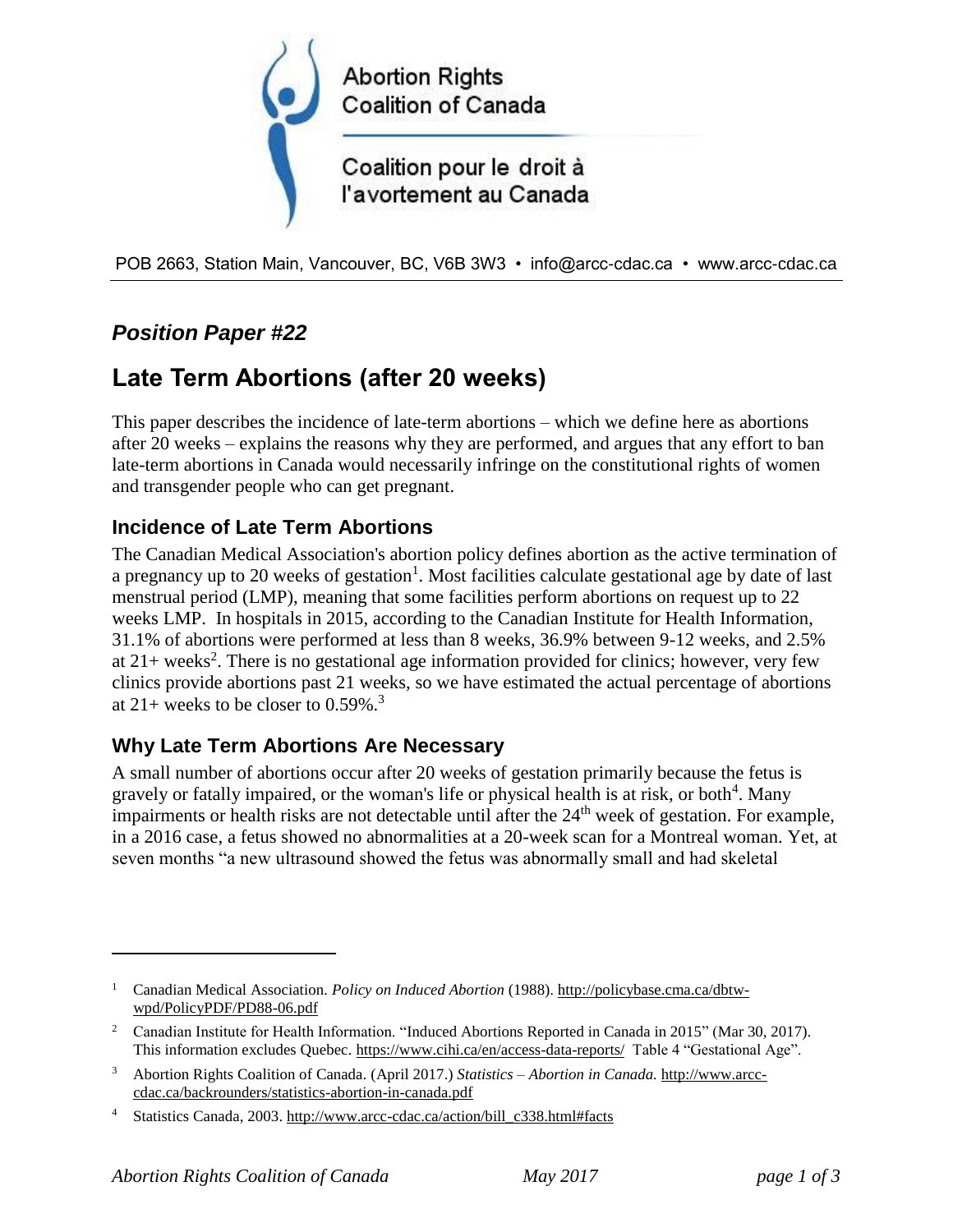malformations, likely caused by a genetic mutation." The couple sought an abortion, rather than given birth to a child who would likely suffer greatly<sup>5</sup>.

Those opposed to abortion rights have portrayed women as having late-term abortions out of "selfish convenience" or because they "suddenly can't get into a bathing suit." This misrepresentation of women's decision-making with regard to abortion is always inaccurate, but especially so in cases of later abortion. Most people who terminate their pregnancies after 20 weeks wanted to have a child, and were forced to consider abortion for medical reasons. Others may be in desperate social circumstances, such as an abusive relationship, or they may be children or young teens who have delayed abortion care because they were unaware of the pregnancy or in denial.

## **Who Performs Later Abortions**

Hospitals and some clinics in Canada perform abortions on request up to about 20 weeks, or 22 weeks LMP. However, most of the small number of abortions performed over 20 weeks' gestation in Canada are done to protect the patient's physical health, or because of serious fetal abnormalities. Such problems cannot be discovered until an amniocentesis test is done on the fetus later in pregnancy<sup>6</sup>. Rare abortions after 22 or 23 weeks' gestation are also done in Canada for some cases of lethal fetal abnormalities, where the fetus cannot survive after birth.

Since abortion services after 20 weeks are not always readily accessible in all parts of Canada, patients are sometimes referred to one of the few clinics in the United States that do them. Such procedures and associated expenses may be funded in full or part by some provincial governments.

## **Why Later Abortions Should Not Be Banned or Regulated**

Some later abortions have been inappropriately labeled "partial-birth" abortions by those opposed to abortion rights. These lobbyists are most likely referring to a specific procedure called D&X (dilation and extraction), which is often, though not always, used in later abortions in the United States. The *Partial-Birth Abortion Ban Act* was signed into U.S. law by President George W. Bush in 2003. This legislation has been upheld by the U.S. Supreme Court in 2007 even though it fails to leave an exception for the life and health of the mother. Justice Ruth Bader Ginsberg wrote in dissent that the decision departed from established abortion jurisprudence, and that lack of a health exception "jeopardizes women's health and places doctors in an untenable position."

Anti-abortion activists in Canada often mimic the efforts of their American counterparts. Some have suggested that "partial-birth" and later abortions should be banned in Canada. The point is

 $\overline{a}$ 

<sup>5</sup> [http://montrealgazette.com/news/local-news/montreal-woman-who-had-late-abortion-says-she-made-the-right](http://montrealgazette.com/news/local-news/montreal-woman-who-had-late-abortion-says-she-made-the-right-decision)[decision](http://montrealgazette.com/news/local-news/montreal-woman-who-had-late-abortion-says-she-made-the-right-decision) (December 23, 2016)

<sup>&</sup>lt;sup>6</sup> In Ontario, Integrated prenatal screening (an ultrasound and blood test between weeks 11-13) is covered by OHIP. Amniocentesis or further testing is only provided if the fetus shows more than a 1/450 chance of having Down Syndrome, Trisomy 18 or Spina Bifida (unless the maternal age is over 40 – then the woman can choose to begin with a non-invasive prenatal test). As the results do not arrive until the fetus is at week 18, and the results of further invasive tests do not arrive until week 18-20, this pushes a possible termination of the pregnancy into late term. If a pregnant person wishes to forgo the pre-screening, defects and abnormalities may also be determined at the morphology ultrasound at weeks 18-22 (2016, Association of Ontario Midwives).